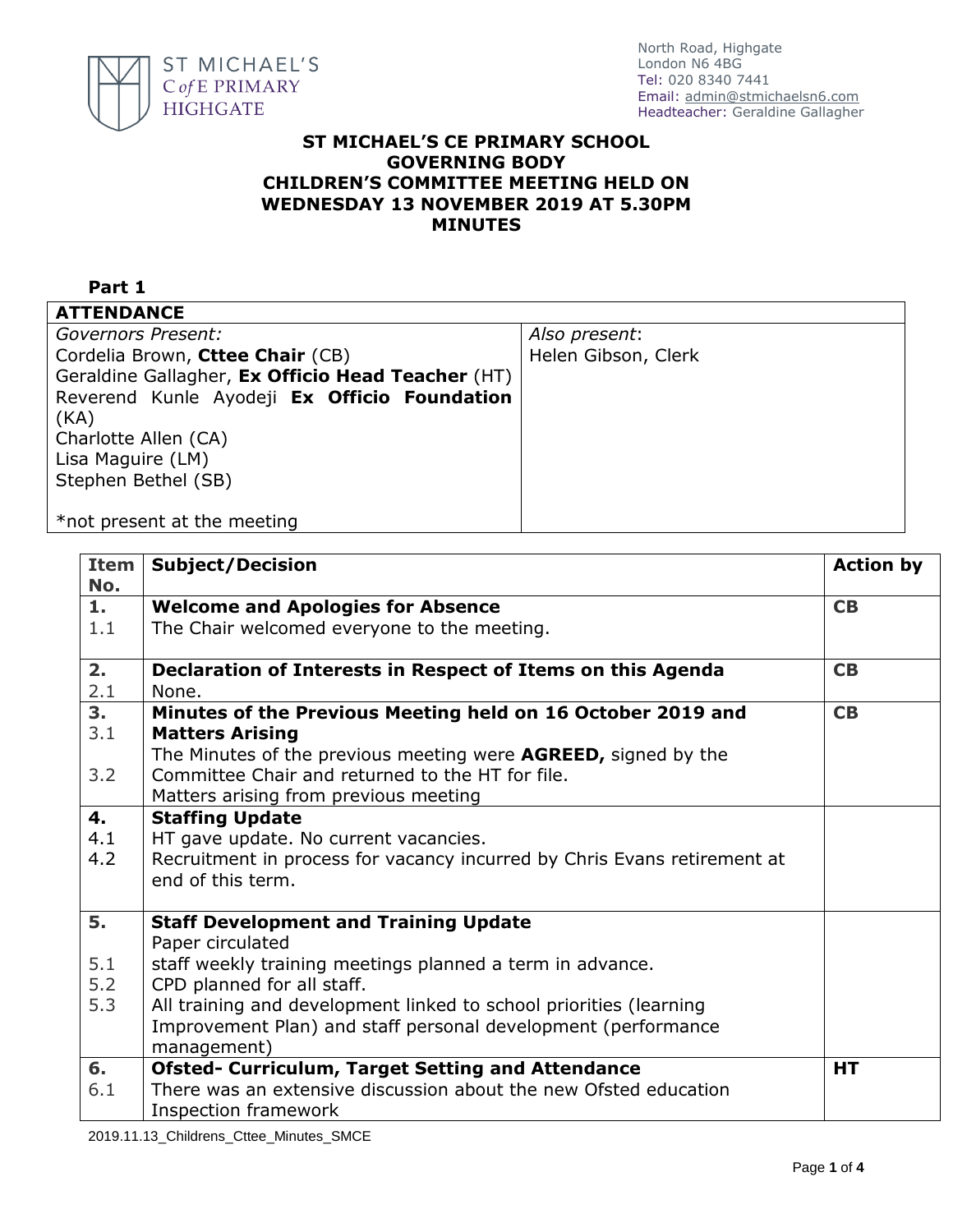

| 6.2              | Curriculum                                                                    |         |
|------------------|-------------------------------------------------------------------------------|---------|
|                  | The Curriculum has been reviewed. There is coherence and consistency in all   |         |
|                  | subjects.                                                                     |         |
| 6.3              | Curriculum leads have attended Haringey Education Partnership (HEP)           |         |
|                  | training and network meetings                                                 |         |
| 6.4              | Leaders sharing their outstanding practices - it was noted that the           |         |
|                  | Geography curriculum has been highly regarded by other local schools and      |         |
|                  | the National Geographic society at a recent leads meeting                     |         |
| 6.5              | The network requested St Michael's Geography lead provide CPD for             |         |
|                  | <b>Teachers</b>                                                               | HT / CB |
| 6.5              | KS2 pm lessons - subject specialist teaching- clear progression, reduced      |         |
|                  | Teacher workload reduced, children and staff personal development             |         |
|                  | enhanced                                                                      |         |
| 6.6              | Enrichment - class trips are planned in advance to enrich the curriculum. HT  |         |
|                  | circulated paper demonstrating yearly timetable of planned trips for eacyear  |         |
|                  | group and particular focus for the trip e.g. Year 1 Hampton Court - History   |         |
|                  | focus of Kings and Queens                                                     |         |
| 6.6              | SLT meeting - Phase Leaders bring evidence of outstanding practice across     |         |
|                  | their phase-e.g. pupils work, learning environment, pupil feedback which      |         |
|                  | has enabled them to be more confident and prepared to identify and share      |         |
|                  | outstanding practice.                                                         |         |
| 6.7              | Reading                                                                       |         |
|                  | Reading is a high priority and our pupils always do well. Data demonstrates   |         |
|                  | consistent and continuous improvement. The new English Leader has             |         |
|                  | supported staff in developing their class reading corners to further promote  |         |
|                  | pupils love of reading.                                                       |         |
| 6.8              | <b>Target Setting</b>                                                         |         |
|                  | The Target setting process been moderated and reviewed across the EYFS,       |         |
|                  | Y2 and Y6. Targets AGREED                                                     |         |
| 6.9              | Attendance                                                                    |         |
|                  | Attendance is currently 96% and above the national average of 95%. The        |         |
|                  | HT informed governors that the school's focus is to increase attendance by    |         |
|                  | working with the Education Welfare Officer and using the attendance policy    |         |
|                  | to decrease the number of persistence absentees.                              |         |
| 6.10             | HT and Governors thanked staff for their work and impact in all areas         |         |
| $\overline{7}$ . | <b>SEND Update</b>                                                            |         |
| 7.1              | The HT informed the committee that CB, SEND link governor, has supported      | HТ      |
|                  | the school in reviewing and updating our system for reviewing the provision   |         |
|                  | plans and progress of children who require additional support and             |         |
|                  | intervention to meet their outcomes. This is to ensure that parents are clear |         |
|                  | about and have a record of all of the support and action in place; and to     |         |
|                  | support teachers in their planning to meet these additional needs.            |         |
| 7.2              | HT and governors thanked CB for her work with the Inclusion lead and the      |         |
|                  | school.                                                                       |         |
|                  |                                                                               |         |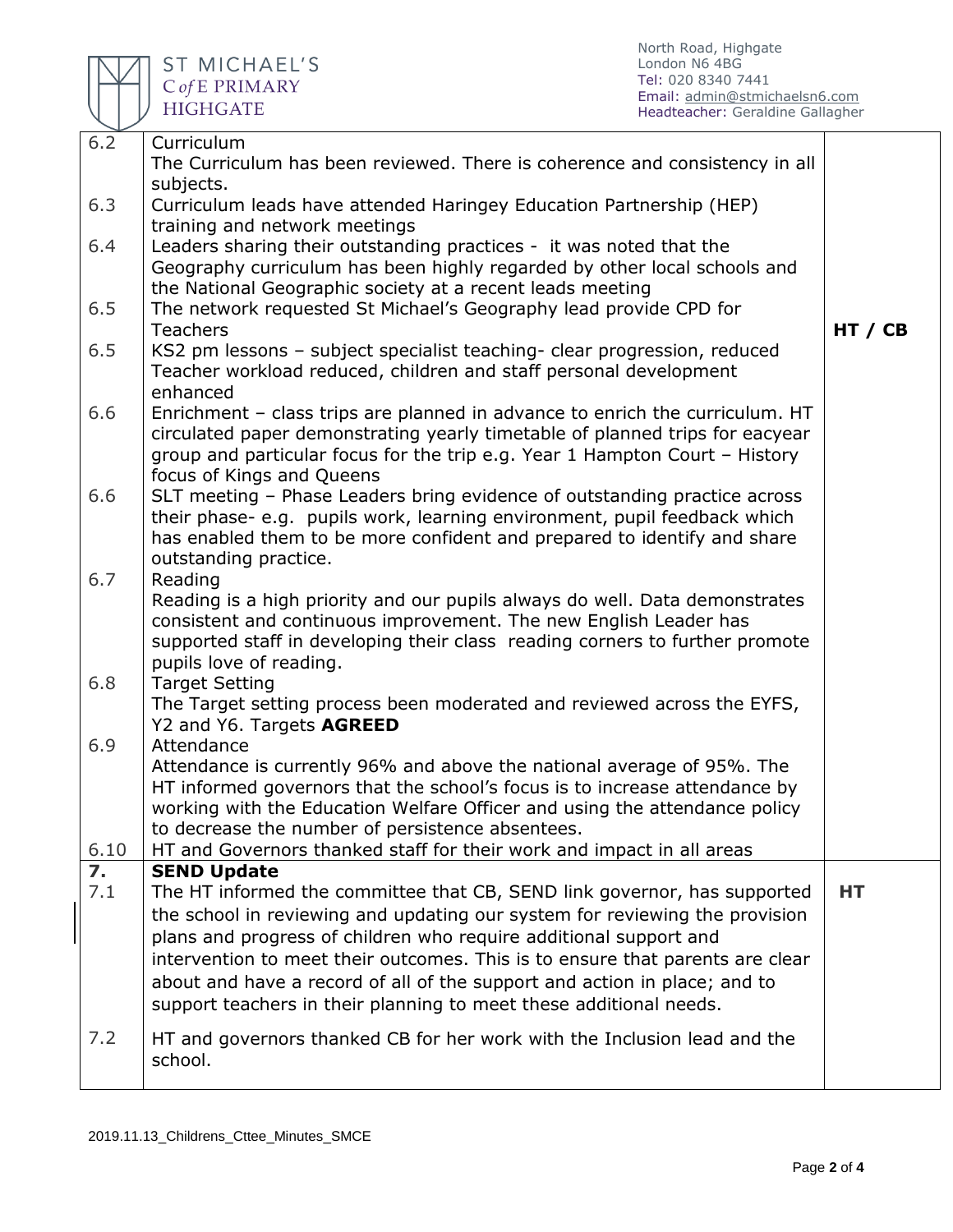

North Road, Highgate London N6 4BG Tel: 020 8340 7441 Email: [admin@stmichaelsn6.com](mailto:admin@stmichaelsn6.com) Headteacher: Geraldine Gallagher

| 8.           | <b>Policies for Review</b>                                                                                                                                                                                                                                                                                                                                                                                                                                                                                                                                                                                                                                                                                                                                                                                                                                                                                                |           |  |
|--------------|---------------------------------------------------------------------------------------------------------------------------------------------------------------------------------------------------------------------------------------------------------------------------------------------------------------------------------------------------------------------------------------------------------------------------------------------------------------------------------------------------------------------------------------------------------------------------------------------------------------------------------------------------------------------------------------------------------------------------------------------------------------------------------------------------------------------------------------------------------------------------------------------------------------------------|-----------|--|
| 8.1<br>8.2   | Behaviour<br>The new policy based on 'assertive discipline 'was reviewed. The Committee<br>members agreed that the policy was extremely clear, fair and the systems<br>will support consistency. Those who had visited the school commented on<br>the safe, calm learning environment where mutual respect is very evident.<br>The Behaviour policy was AGREED                                                                                                                                                                                                                                                                                                                                                                                                                                                                                                                                                            | HT        |  |
| 8.3          | <b>Equality and Diversity</b><br>The Equality and Diversity policy was discussed and AGREED                                                                                                                                                                                                                                                                                                                                                                                                                                                                                                                                                                                                                                                                                                                                                                                                                               | HT        |  |
| 9.           | <b>Any Other Business</b>                                                                                                                                                                                                                                                                                                                                                                                                                                                                                                                                                                                                                                                                                                                                                                                                                                                                                                 |           |  |
| 9.1          | Committee members to write letters of thanks to all year 6 children who<br>have taken on lead/ambassador roles in the school. CB will draft a template<br>letter for circulation and the aim is for the letters to be sent out to the<br>children during their time in Year 6.                                                                                                                                                                                                                                                                                                                                                                                                                                                                                                                                                                                                                                            | <b>CA</b> |  |
| 9.2<br>9.3   | HT gave an update on the Network Learning Committee<br>The school recently had their school 2 school support review. Reviewers<br>were looking at<br>how far has the school progressed in implementing its staffing structure<br>across the school - HLTAs Years 2-6.<br>What they found -<br>Calm, well behaved, polite, children both in and out of lessons<br>reflecting the schools values<br>Consistency of approach across KS2 in marking, the use of essential<br>$\bullet$<br>vocabulary on walls, book areas and the teaching of mathematics<br>Staff were confident to talk about the systems in place to support<br>learning<br>Phase leaders were ambitious, enthusiastic and proud of their school<br>HLTA's were clear about their responsibilities ambitious and enjoying<br>$\bullet$<br>their role<br>What they recommended - Additional training for those who seek it on the<br>effective use of IWB's | <b>HT</b> |  |
| 10.          | <b>Dates of future meetings</b>                                                                                                                                                                                                                                                                                                                                                                                                                                                                                                                                                                                                                                                                                                                                                                                                                                                                                           |           |  |
| 10.1<br>10.2 | 11 March 2020, 8 July 2020<br>11 March 2020 - Subject specialist update -5:45pm for a 6pm Start                                                                                                                                                                                                                                                                                                                                                                                                                                                                                                                                                                                                                                                                                                                                                                                                                           | HT/CB     |  |

## **There being no further Part 1 business this part of the meeting closed at 7:30**

**Signed** 

**Chair……………………………………………………..Date…………………………………………….**